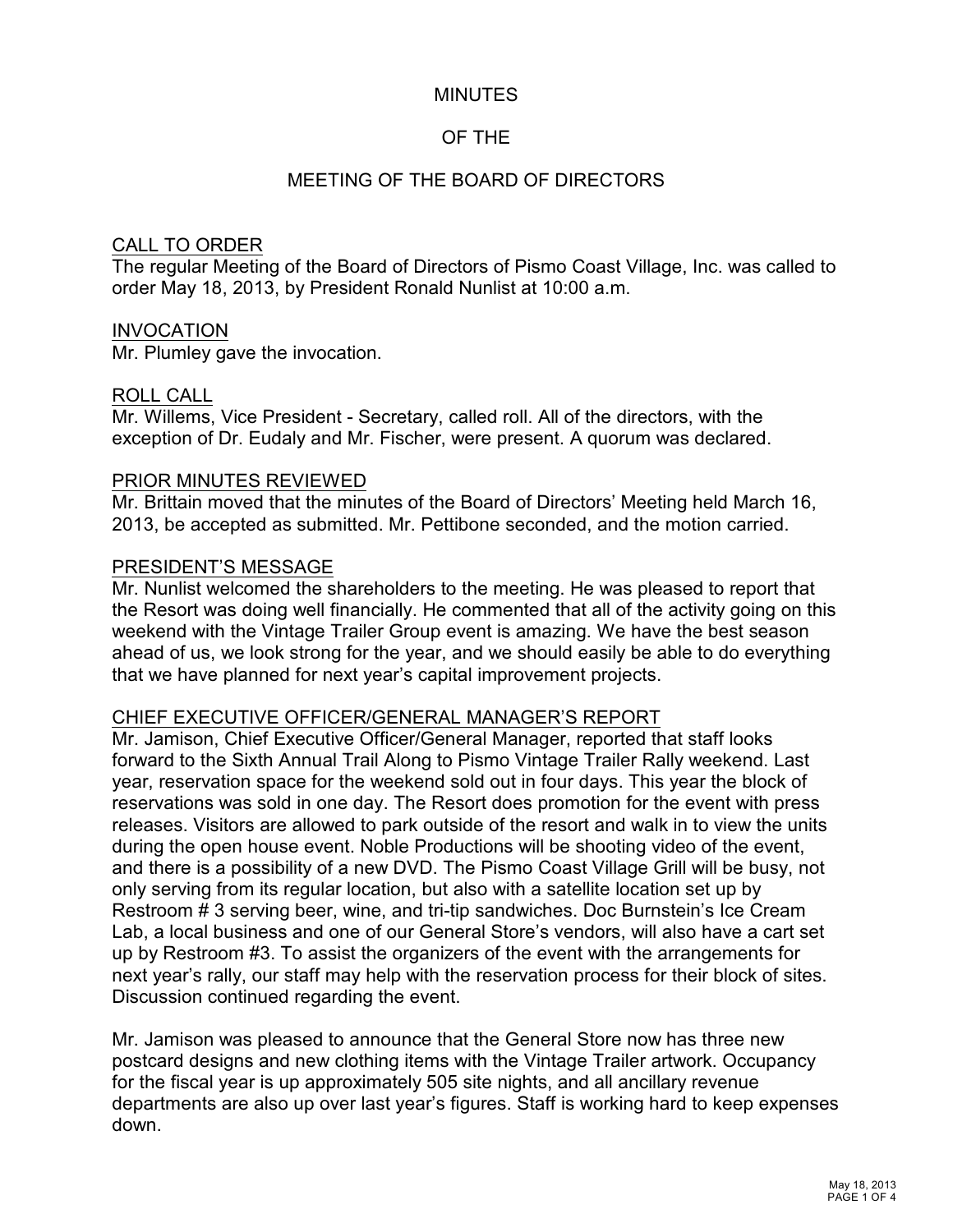Mr. Jamison said that he had heard from the Verizon representative regarding the cell phone tower, and the project is still moving forward. Last month they received approval from the County of San Luis Obispo to install the tower. They expect to pull the permit by the end of May. Mr. Jamison has been discussing with them some options on what to do with the fill dirt that must be removed from the location. The Finance Committee received the first draft of the Operating Budget for Fiscal Year 2013/2014, which does reflect collecting revenue from the agreement with Verizon.

The sewer project in Oceano is moving forward, however, the timing of the project may not be until Fall. They have been surveying and excavating to locate underground pipes, etc. The project will impact our storage program because we will lose 52 longterm storage spaces, and it also requires that we move 100 units temporarily out of the construction path. It will also affect the final capacity of the lot and cause an adjustment in our payments to them.

The relocation of the Pismo Beach Lift Station will take up approximately a 35' by 35' piece of property for their new equipment in the corner of Storage Lot A. Along with the installation of the new lift station equipment, they will install a new high-pressure sewage main and replace the current six-inch pipe with eight-inch pipe along Dolliver Street. They are currently planning to do this project during this Summer.

Another project being discussed for the Resort is the replacement of Restroom # 2. The permit for the project has gone to the City of Pismo Beach for review. In addition, because the plans show a second floor on the building, the project will need to go before the Planning Commission. The project would be appealable to the California Coastal Commission. The City of Pismo Beach is not the permitting agency, however, they do review the plans to confirm that the project conforms with City ordinances and local fire regulations. The building will require an internal sprinkler system because of the second floor. We believe that the project will go before the Planning Commission within the next two months.

Mr. Jamison said that he met with the persons organizing the surf camp, and we are still looking forward to doing this. They would like to begin Pismo Coast Surf Camp the second week of June. We are considering allowing them the use of the gazebo by the Overlook for their operation. We will also let them use a portion of Storage Lot A to store surfboards, paddle boards and wetsuits. We will promote the activity on our web and Facebook pages.

We have done a considerable amount of tree trimming in the resort recently. The arborist was here last week to prepare a report on the trees along the Dolliver Street footage of the resort. The report will identify trees that the arborist recommends for trimming, thinning or removal. There are two trees that the arborist recognized as nesting trees, which may require having a biologist come in before we trim to make sure we do not interfere with nesting activity.

A new telephone system was installed. In the last two weeks, we have worked through most of the learning process for the new setup. The new system replaced the prior system that was approximately twelve years old and no longer supported by the provider. The replacement of the equipment will not result in any significant increase in expense for the Company.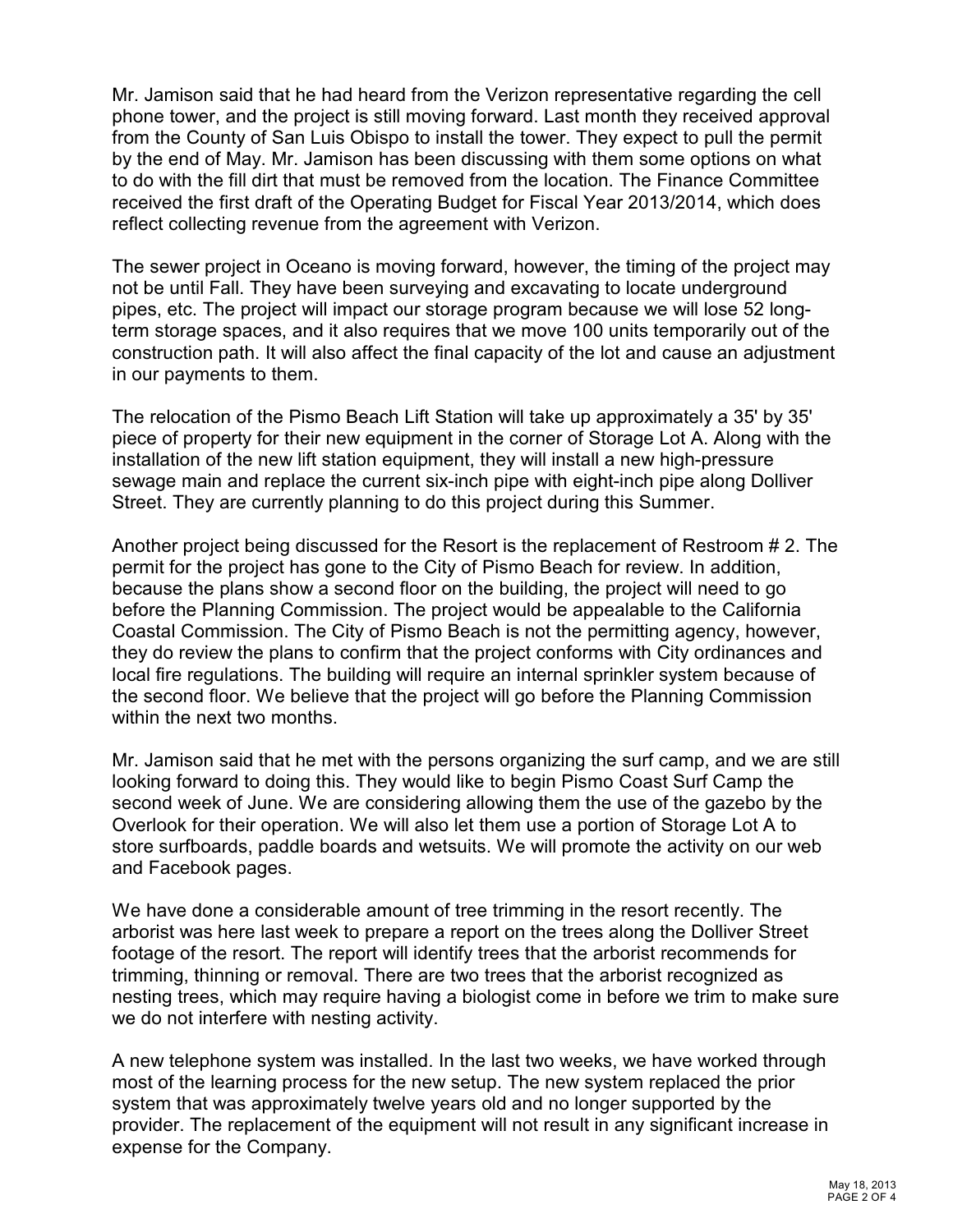# EXECUTIVE COMMITTEE REPORT

Mr. Nunlist reported that the Executive Committee had not met, and, therefore, had no report.

## FINANCE COMMITTEE REPORT

Mr. Hardesty, Chair, said his committee met this morning and reviewed the first drafts of the Capital Expenditures and the Operating Budgets for Fiscal Year 2013/2014. He was pleased to report that the financial statements for the seven-month period ended April 30, 2013, reflect increased revenues and decreased expenses. Advance deposits and storage rental revenue are increased over last year and the outlook for Summer is outstanding.

# OPERATIONS COMMITTEE REPORT

Mr. Plumley, Chair, said that the Operations Committee met this morning. They discussed the current rules and regulations and had no recommended changes. The Committee also reviewed the Guest Reviews Report and guest comments. The Committee has received great comments about the staff in regards to the Vintage Trailer Rally event.

## AUDIT COMMITTEE REPORT

Mr. Enns, Chair, said the Committee met yesterday. Jay Jamison and Kitty Karstetter, Accounting Manager, also attended the meeting. The Committee reviewed the company credit card policy, local vendor charge accounts, employee policies with respect to risk management, and *PCA-CX-5.1: Entity-level Control Form for Control Environment*. The Committee was comfortable with all of the responses and had no findings to report.

## NOMINATING COMMITTEE REPORT

Mr. Hearne, Chair, said the Committee met yesterday. The Committee discussed and approved the revised list of interview questions for applicants for the Board of Directors. The Committee also interviewed one candidate for board membership.

## ENVIRONMENTAL, HEALTH & SAFETY ADVISORY COMMITTEE REPORT

Mr. Buchaklian, Chair, reported that the Committee met yesterday. At that meeting, Charles Amian, Operations Manager, gave the Committee an update on accident and workers' compensation insurance claims for guests and employees. The Committee reviewed all incidents and was pleased to report that they had been processed. Mr. Amian reported to the committee that several staff members recently renewed their AED/CPR/First Aid certifications. He also escorted the Committee on a tour of all of the storage lots for the Company. The Committee found them all to be in good order.

## SHAREHOLDERS' COMMENTS

1. A shareholder reported that she has had problems with the wireless internet system and getting bumped off of the connection. Mr. Jamison said that Darrell Sisk, Reservations Supervisor, has been replacing the transmitters for the wi-fi system. The company that we originally obtained the transmitters from is not responding to our requests for service, so we are upgrading to a different company and